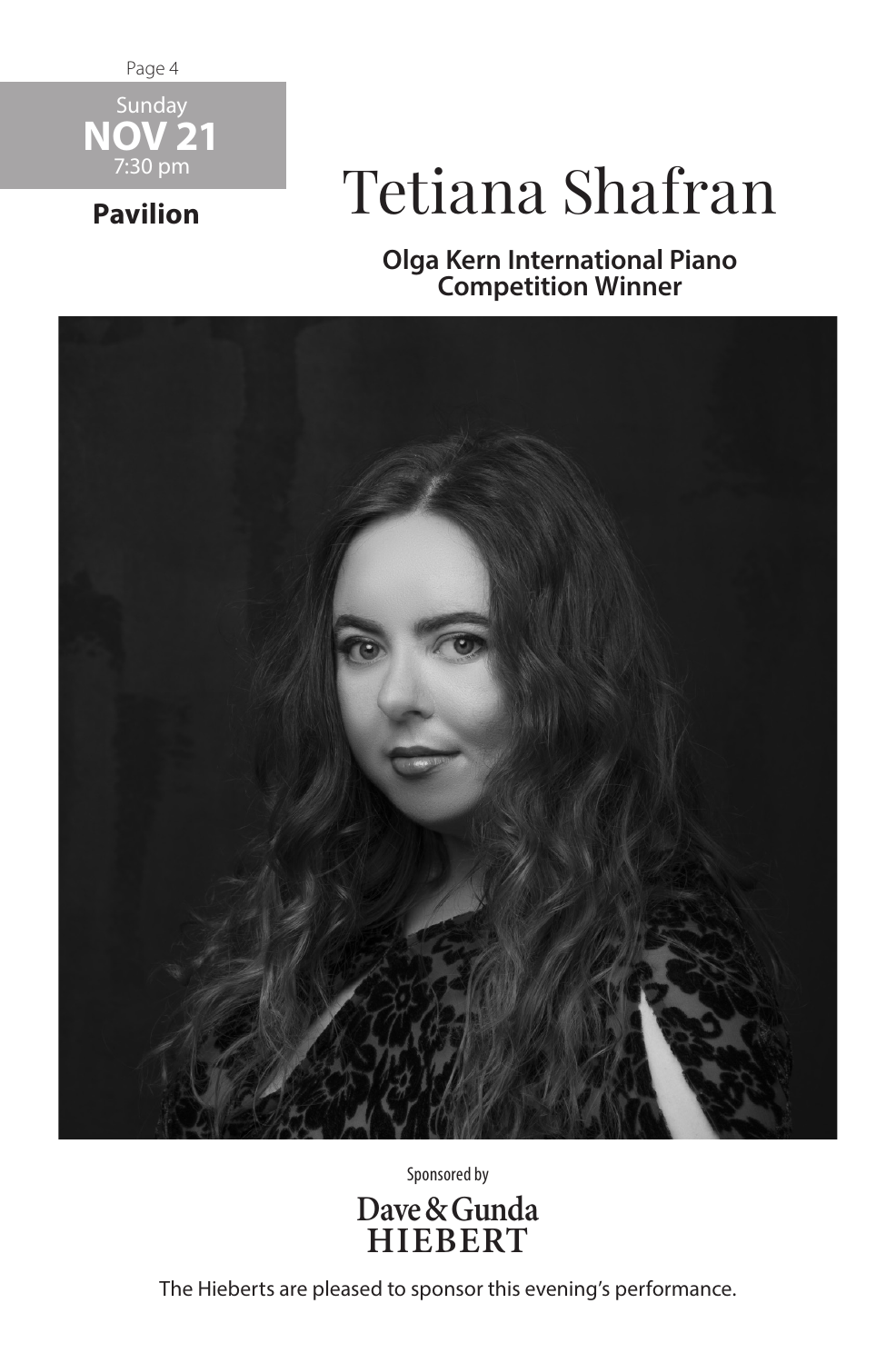Born in Kiev, Ukraine, in 1989, Tetiana Shafran started playing piano at the age of three. She graduated from the Lysenko Special Music School, Tchaikovsky National Music Academy of Ukraine with A. Vasin, O. Yablonskaya Piano Academy with Prof. Oxana Yablonskaya (USA-Israel), and from 2015 to 2017, she studied in Spain and Israel.

Tetiana is the 2019 winner of the Second Triennial Olga Kern International Piano Competition and prizewinner of approximately 18 other international piano competitions. Among those prizes are: one award at the Concours International de Piano France-Amériques (France, 2019); three awards at the VII Parnassos International Piano Competition (Mexico, 2018); three awards at the 18th Jose Iturbi International Piano Competition (Spain, 2013); two awards at the Concorso Pianistico Internazionale "Città di San Donà di Piave" (Italy, 2019); two awards at the International Piano Competition "Monopoli Prize" (Italy, 2015); one award at the Emil Gilels International Piano Competition (Ukraine, 2015); one award at the Carl Filtsch International Piano Competition (Romania, 2016); and one award at the Antonio Napolitano International Piano Competition (Italy, 2017).

She has performed in some of the most prestigious concert halls around the globe, including the Grand Theatre (Shenzhen, China), Lindeman Hall (Oslo, Norway), Llevellyn Hall (Canberra, Australia), Main Hall of Palau de la Musica (Valencia, Spain), Theatre Mohammed V (Rabat, Morocco), Sala Cecilia Meireles (Rio de Janeiro, Brazil), Felicja Blumental Music Center (Tel Aviv, Israel), Congress Hall (Gabala, Azerbaijan) and many others. She has also performed with many orchestras and conductors, such as maestros D. Yablonsky, H. Earle, F. Krager, G. Glinka, M. Dyadyura and M. Anamammedov, to name a few. She has also recorded for radio and TV productions for Italian, Israeli, Spanish and Ukrainian broadcasts.